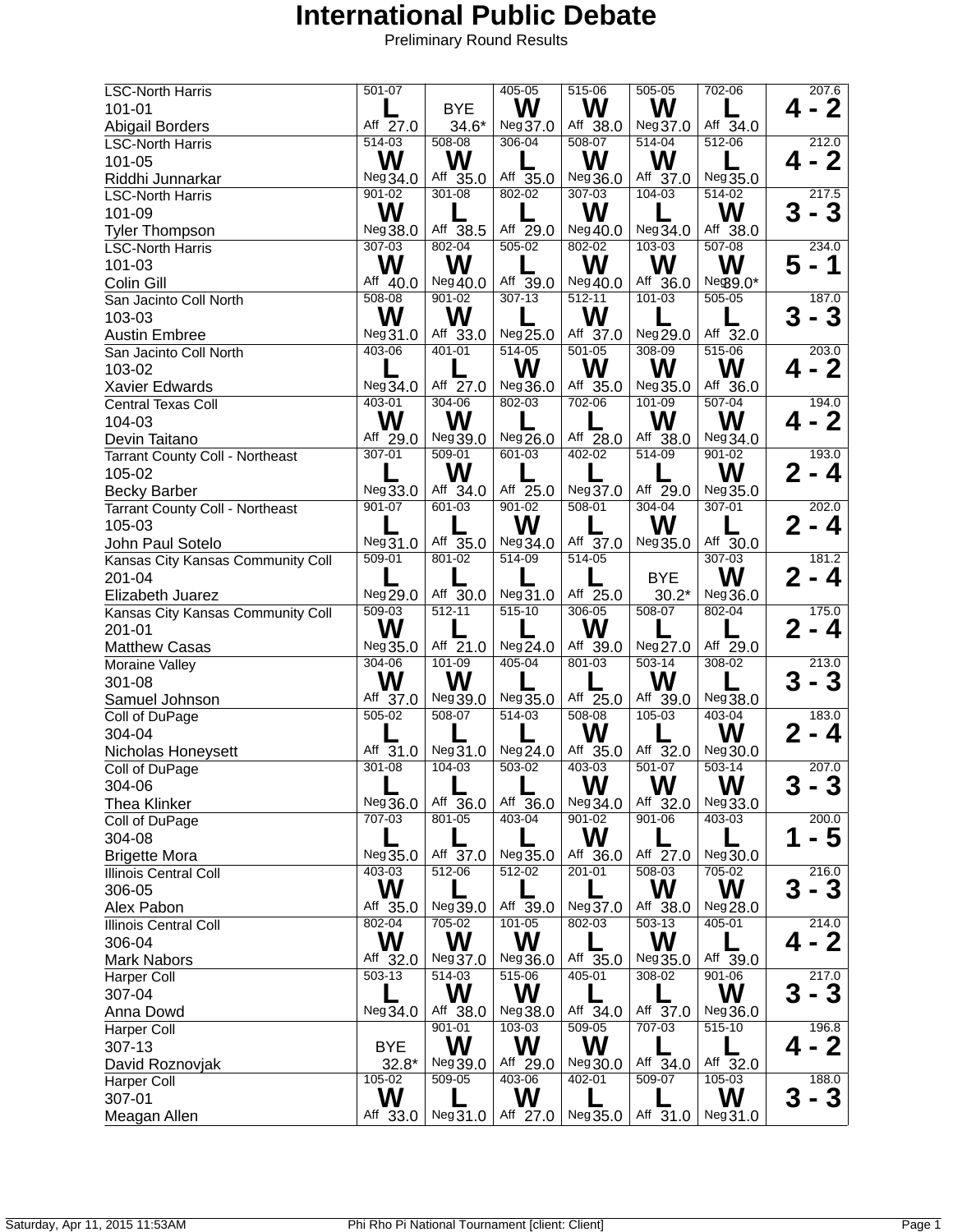| Harper Coll                      | $101 - 03$             | 308-09             | $508 - 08$             | $101 - 09$         | $901 - 04$             | $201 - 04$             | 197.0                   |
|----------------------------------|------------------------|--------------------|------------------------|--------------------|------------------------|------------------------|-------------------------|
| 307-03                           |                        |                    | W                      |                    |                        |                        | - 5                     |
| Meghan Cwiok                     | Neg34.0                | Aff 27.0           | Neg 34.0               | Aff $39.0$         | Neg 31.0               | Aff 32.0               |                         |
| Harper Coll                      | 405-01                 | $403 - 03$         | 707-03                 | $515-10$           | 802-04                 | 504-01                 | 195.0                   |
| 307-11                           | W                      | W                  |                        |                    | W                      | W                      | - 2<br>4                |
| Zack Mayo                        | Aff 29.0               | Neg31.0            | Neg 25.0               | Aff $38.0$         | Neg 34.0               | Aff 38.0               |                         |
| Kishwaukee Coll                  | 801-02                 | $702 - 03$         | $901 - 01$             | 508-12             | 307-04                 | $301 - 08$             | 200.0                   |
| 308-02                           |                        | W                  | W                      |                    | W                      | W                      | $\mathbf 2$             |
| JD Deutsch                       | Neg 25.0               | Aff 35.0           | Aff 29.0               | Neg37.0            | Neg 35.0               | Aff 39.0               |                         |
| Kishwaukee Coll                  | $503 - 02$             | $307 - 03$         | $401 - 02$             | 801-05             | 103-02                 | $509-07$               | 201.0                   |
| 308-09                           | W                      | W                  |                        |                    |                        |                        | $\mathbf{2}$<br>- 4     |
| Benjamin Webster                 | Aff 35.0               | Neg 35.0           | Neg 35.0               | Aff 30.0           | Aff 32.0               | Neg 34.0               |                         |
| Oakton Community Coll            | 801-05                 | $507 - 04$         | $512 - 06$             | $401 - 02$         | $801 - 04$             | $514 - 04$             | 199.0                   |
| 312-04                           | W                      | W                  |                        |                    |                        |                        | $\mathbf{2}$<br>- 4     |
| Edward Hoffmann                  | Neg33.0                | Aff 33.0           | Neg 34.0               | Aff 32.0           | Aff 36.0               | Neg31.0                |                         |
| Northwest Coll                   | $802 - 01$             | $103 - 02$         | $514 - 02$             | 403-06             | 702-03                 | $402 - 01$             | 184.0                   |
| 401-01                           |                        | W                  |                        | W                  | W                      | W                      | <b>2</b><br>4           |
| Josiah Hogan                     | Aff 39.0               | Neg 30.0           | Aff $30.0$             | Neg 29.0           | Aff 20.0               | Neg 36.0               |                         |
| Northwest Coll                   | 403-04                 | 402-01             | 308-09                 | $312 - 04$         | 801-02                 | $508 - 12$             | 206.0                   |
| 401-02                           | W                      | W                  | W                      | W                  |                        |                        | - 2<br>4                |
| Sean Myers                       | Neg 33.0               | Aff 36.0           | Aff 38.0               | Neg35.0            | Aff 27.0               | Neg 37.0               |                         |
| Western Wyoming Community Coll   | $514 - 04$             | $401 - 02$         | $508 - 03$             | $307 - 01$         | $405 - 01$             | 401-01                 | 222.0                   |
| 402-01                           | W                      |                    | W                      | W                  |                        |                        | 3<br>- 3                |
| <b>Tanner Petersen</b>           | Aff 40.0               | Neg 37.0           | Neg 35.0               | Aff 38.0           | Neg 36.0               | Aff 36.0               |                         |
| Western Wyoming Community Coll   | $515 - 12$             | 403-01             | $501 - 05$             | $105 - 02$         | $512 - 02$             | $901 - 04$             | 206.0                   |
| 402-02                           |                        |                    | W                      | W                  |                        | W                      | 3<br>- 3                |
| <b>Rachel Tolhurst</b>           | Aff 30.0               | Neg35.0            | Neg 35.0               | Aff 39.0           | Neg 33.0               | Aff 34.0               |                         |
| Glendale Community Coll - AZ     | $104 - 03$             | $402 - 02$         | $504 - 01$             | 405-04             | 901-07                 | $802 - 01$             | 196.0                   |
| 403-01                           |                        | W                  | W                      |                    | W                      |                        | 3<br>3                  |
| Kyle Backer                      | Neg 24.0               | Aff 40.0           | Neg 36.0               | Aff 33.0           | Neg 37.0               | Aff 26.0               |                         |
| Glendale Community Coll - AZ     | 103-02                 | $508 - 01$         | 307-01                 | $401 - 01$         | 503-02                 | $705 - 01$             | 188.0                   |
| 403-06                           | W                      |                    |                        |                    |                        | W                      | 2<br>- 4                |
| <b>Lucas Theriault</b>           | Aff 38.0               | Neg 33.0           | Neg 26.0               | Aff 28.0           | Neg 35.0               | Aff 28.0               |                         |
| Glendale Community Coll - AZ     | 306-05                 | $307 - 11$         | $802 - 04$             | $304 - 06$         | $508 - 08$             | $304 - 08$             | 180.0                   |
| 403-03                           |                        |                    |                        |                    | W                      | W                      | $\bf{2}$<br>- 4         |
| Dominic Marano                   | Neg 33.0               | Aff 25.0           | Neg 32.0               | Aff 30.0           | Neg 27.0               | Aff 33.0               |                         |
| Glendale Community Coll - AZ     | 401-02                 | $514 - 04$         | $304 - 08$             | $902 - 05$         | 801-01                 | $304 - 04$             | 188.0                   |
| 403-04                           |                        |                    | W                      |                    |                        |                        | 5                       |
| Daniel Patterson                 | Aff 30.0<br>$307 - 11$ | Neg 27.0<br>705-01 | Aff 37.0               | Neg 29.0<br>307-04 | Neg 37.0<br>402-01     | Aff 28.0<br>306-04     |                         |
| Casper Coll                      |                        |                    | 509-01                 |                    |                        |                        | 210.0                   |
| 405-01                           |                        | W                  | W                      | W                  | W                      | W                      |                         |
| Mike Chen                        | Neg 26.0<br>$504 - 01$ | Aff 31.0<br>801-03 | Aff 40.0<br>$301 - 08$ | Neg 36.0<br>403-01 | Aff 37.0<br>$507 - 08$ | Neg 40.0<br>$801 - 02$ | 208.8                   |
| Casper Coll                      | W                      | W                  | W                      | W                  | W                      |                        | 5<br>$\mathbf 1$        |
| 405-04                           | Aff 36.0               | Neg 29.0           | Aff 37.0               | Neg 38.0           | Aff 34.8*              | Neg 34.0               |                         |
| <b>Kyle Petty</b><br>Casper Coll | $505 - 05$             | 707-03             | $101 - 01$             | 705-02             | $514 - 02$             | $505 - 02$             | 223.0                   |
| 405-05                           | W                      |                    |                        | W                  | W                      | W                      | 2<br>4                  |
| <b>Tyler Pierce</b>              | Neg 38.0               | Aff 38.0           | Aff 35.0               | Neg40.0            | Neg 40.0               | Aff 32.0               |                         |
| Cerritos Coll                    | 802-02                 | 505-05             | 402-02                 | 103-02             | 901-02                 |                        | 186.0                   |
| 501-05                           |                        |                    |                        |                    |                        | <b>BYE</b>             | $\overline{\mathbf{5}}$ |
| Robert Padilla                   | Neg31.0                | Aff 30.0           | Aff 32.0               | Neg 30.0           | Aff 32.0               | $31.0*$                |                         |
| <b>Cerritos Coll</b>             | $101 - 01$             | 512-02             | $508 - 12$             | 505-07             | 304-06                 | 508-03                 | 174.0                   |
| 501-07                           | W                      |                    |                        |                    |                        | W                      | - 4                     |
| Ricardo Venegas                  | Neg 28.0               | Aff 28.0           | Aff 29.0               | Neg 36.0           | Neg 20.0               | Neg 33.0               |                         |
| Los Angeles Valley Coll          | 308-09                 | 802-03             | $304 - 06$             | 802-04             | 403-06                 | 801-04                 | 202.0                   |
| 503-02                           |                        |                    | W                      |                    | W                      |                        | $\bf{2}$<br>- 4         |
| Evan Feldman                     | Neg33.0                | Aff 23.0           | Neg 38.0               | Aff 36.0           | Aff 37.0               | Neg35.0                |                         |
| Los Angeles Valley Coll          | 307-04                 | 508-12             | $801 - 02$             | 801-01             | 306-04                 | 902-05                 | 215.0                   |
| 503-13                           | W                      | W                  |                        | W                  |                        | W                      | $\mathbf 2$             |
| Joseph Vaysman                   | Aff 36.0               | Neg 37.0           | Neg 29.0               | Aff 37.0           | Aff 36.0               | Neg 40.0               |                         |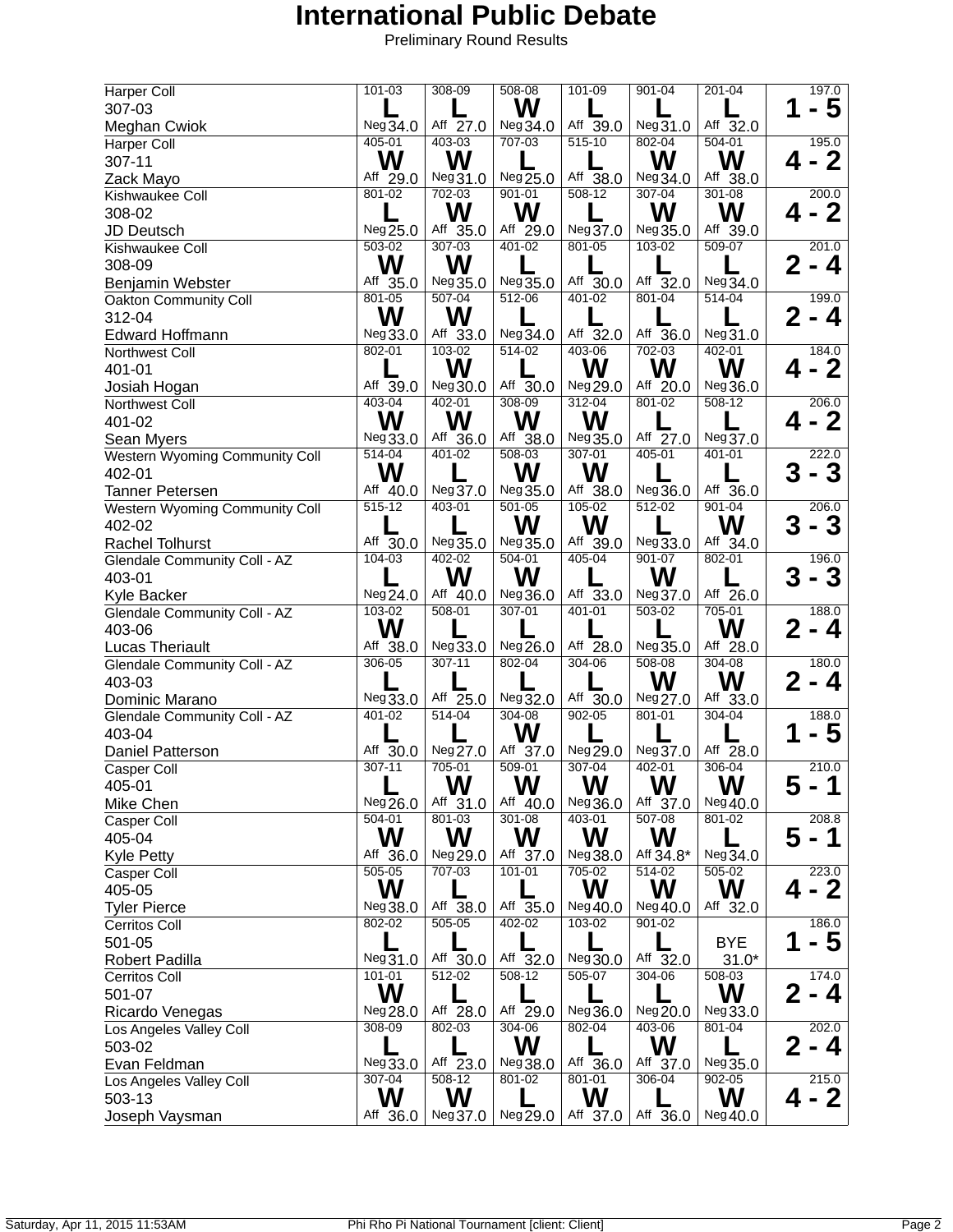| Los Angeles Valley Coll | 702-06         | $901 - 04$ | 508-07                | $514 - 02$ | $301 - 08$     | 304-06                |          | 201.0        |
|-------------------------|----------------|------------|-----------------------|------------|----------------|-----------------------|----------|--------------|
| 503-14                  | W              |            |                       | W          |                |                       | 2<br>- 4 |              |
| Ajmal Zanher            | Aff $34.0$     | Neg 33.0   | Aff $\overline{34.0}$ | Neg 30.0   | Neg38.0        | Aff $\overline{32.0}$ |          |              |
| El Camino Coll          | $405 - 04$     | $505-07$   | 403-01                | $901 - 04$ | $514 - 03$     | $307 - 11$            | 217.0    |              |
| 504-01                  |                | W          |                       | W          | W              |                       | 3<br>- 3 |              |
| Shea Adair              | Neg 34.0       | Aff 37.0   | Aff 35.0              | Neg 37.0   | Aff 37.0       | Neg 37.0              |          |              |
| Moorpark Coll           | 304-04         | 802-02     | 101-03                | $512 - 06$ | 508-12         | 405-05                | 188.0    |              |
| 505-02                  | W              | W          | W                     |            |                |                       | 3        | 3            |
|                         |                |            |                       |            |                |                       |          |              |
| Ryan Corso              | Neg 37.0       | Aff 18.0   | Neg 38.0              | Aff 30.0   | Aff 35.0       | Neg 30.0              |          |              |
| Moorpark Coll           | $405 - 05$     | $501 - 05$ | $509-03$              | $512 - 02$ | $101 - 01$     | $103 - 03$            | 222.0    |              |
| 505-05                  |                | W          | W                     | W          |                | W                     | 4        | -2           |
| Elizabeth Kim           | Aff 34.0       | Neg 38.0   | Aff 37.0              | Neg 40.0   | Aff 36.0       | Neg 37.0              |          |              |
| Moorpark Coll           | 515-10         | $504 - 01$ | $901 - 06$            | $501 - 07$ | 509-05         | $512 - 02$            | 220.0    |              |
| 505-07                  |                |            | W                     | W          | W              | W                     | - 2      |              |
| <b>Nick Lawrence</b>    | Aff 35.0       | Neg 34.0   | Neg33.0               | Aff 40.0   | Neg 39.0       | Aff 39.0              |          |              |
| Palomar Coll            | $512 - 02$     | $514 - 09$ | 509-07                | $511 - 04$ |                |                       |          | 140.0        |
| 507-08                  | W              | W          | W                     | W          | FORFEITFORFEIT |                       | Δ.       | $\mathbf 2$  |
| Genevieve Mason         | Neg33.0        | Aff 34.0   | Aff 38.0              | Neg 35.0   |                |                       |          |              |
| Palomar Coll            | $508 - 07$     | 312-04     | 801-01                | 514-09     | 802-02         | 104-03                | 218.0    |              |
| 507-04                  | W              |            | W                     |            | W              |                       | 3<br>- 3 |              |
|                         | Aff 37.0       | Neg 30.0   | Neg 39.0              | Aff 38.0   | Neg 39.0       | Aff 35.0              |          |              |
| <b>Trevor Johnson</b>   | $509-07$       | 403-06     | $509-05$              | $105 - 03$ | $515 - 12$     | $601 - 03$            | 201.0    |              |
| Saddleback Coll         |                |            |                       |            |                |                       |          |              |
| 508-01                  |                | W          |                       | W          | W              |                       | 3        | 3            |
| Ken Carandang           | Neg 33.0       | Aff 35.0   | Aff 24.0              | Neg 39.0   | Aff 38.0       | Neg 32.0              |          |              |
| Saddleback Coll         |                | $802 - 01$ | $402 - 01$            | 801-04     | 306-05         | $501 - 07$            | 152.0    |              |
| 508-03                  | <b>FORFEIT</b> | W          |                       |            |                |                       |          | -5           |
| Erika Flores            |                | Neg 37.0   | Aff 30.0              | Neg 27.0   | Neg33.0        | Aff 25.0              |          |              |
| Saddleback Coll         | $507 - 04$     | 304-04     | $503 - 14$            | 101-05     | 201-01         | $801 - 03$            | 212.0    |              |
| 508-07                  |                | W          | W                     |            | W              |                       | 3        | 3            |
| Mackenzie Leveque       | Neg 37.0       | Aff 34.0   | Neg37.0               | Aff 38.0   | Aff 33.0       | Neg33.0               |          |              |
| Saddleback Coll         | $103 - 03$     | $101 - 05$ | 307-03                | $304 - 04$ | 403-03         | $509 - 03$            |          | 199.0        |
| 508-08                  |                |            |                       |            |                | W                     |          | -5           |
| Rayanna McBride         | Aff 32.0       | Neg 34.0   | Aff $34.0$            | Neg 31.0   | Aff 28.0       | Neg 40.0              |          |              |
| Saddleback Coll         | $901 - 06$     | $503 - 13$ | $501 - 07$            | $308 - 02$ | $505 - 02$     | $401 - 02$            | 227.0    |              |
| 508-12                  | W              |            | W                     | W          | W              | W                     | 5<br>- 1 |              |
| Alex Sherwood           | Neg 38.0       | Aff 36.0   | Neg 40.0              | Aff 40.0   | Neg 37.0       | Aff 36.0              |          |              |
|                         | $201 - 04$     | $105 - 02$ | 405-01                | 705-01     | $902 - 05$     | $514 - 03$            | 209.0    |              |
| Irvine Valley Coll      | W              |            |                       | W          |                |                       |          |              |
| 509-01                  |                |            |                       |            |                | W                     | 3        | 3            |
| Fatima Alamire          | Aff 39.0       | Neg34.0    | Neg 32.0              | Aff 37.0   | Aff 33.0       | Neg 34.0              |          |              |
| Irvine Valley Coll      | $512 - 11$     | 307-01     | $508 - 01$            | $307 - 13$ | 505-07         | $515 - 12$            | 200.0    |              |
| 509-05                  |                | W          | W                     |            |                | W                     | - 3      |              |
| <b>Christine Lee</b>    | Neg33.0        | Aff 36.0   | Neg31.0               | Aff 28.0   | Aff 32.0       | Neg 40.0              |          |              |
| Irvine Valley Coll      | $508 - 01$     | $514 - 02$ | $507 - 08$            | $514 - 04$ | $307 - 01$     | $308 - 09$            |          | 221.0        |
| 509-07                  | W              | W          |                       |            | W              | W                     |          | $\mathbf{2}$ |
| Kristina Rietveld       | Aff 35.0       | Neg 37.0   | Neg 38.0              | Aff 34.0   | Neg 37.0       | Aff 40.0              |          |              |
| Irvine Valley Coll      | $201 - 01$     | $515 - 12$ | $505 - 05$            | 702-03     | 515-06         | $508 - 08$            | 201.0    |              |
| 509-03                  |                | W          |                       |            |                |                       |          | - 5          |
| <b>Nabeel Faisal</b>    | Aff 31.0       | Neg31.0    | Neg 35.0              | Aff 33.0   | Neg35.0        | Aff 36.0              |          |              |
| <b>Grossmont Coll</b>   | 515-06         | 801-04     | $702 - 03$            | $507 - 08$ | 802-01         | $512 - 11$            | 195.0    |              |
| 511-04                  | W              |            | W                     |            | W              | W                     |          | - 2          |
| Melissa Lewis           | Neg 33.0       | Aff 28.0   | Neg 38.0              | Aff 31.0   | Neg 36.0       | Aff 29.0              |          |              |
| Orange Coast Coll       | $507 - 08$     | 501-07     | $306 - 05$            | 505-05     | 402-02         | 505-07                |          | 204.0        |
|                         |                | W          | W                     |            | W              |                       | 3        |              |
| 512-02                  |                |            |                       |            |                |                       | - 3      |              |
| Sam Brady               | Aff 24.0       | Neg 32.0   | Neg 40.0              | Aff 34.0   | Aff 35.0       | Neg 39.0              |          |              |
| Orange Coast Coll       | $601 - 03$     | 306-05     | 312-04                | $505 - 02$ | 802-03         | $101 - 05$            |          | 209.0        |
| 512-06                  | W              | W          | W                     | W          |                | W                     | 5<br>- 1 |              |
| <b>Gabriel Lazo</b>     | Neg 32.0       | Aff 40.0   | Aff 39.0              | Neg31.0    | Neg 30.0       | Aff 37.0              |          |              |
| Orange Coast Coll       | 509-05         | $201 - 01$ | $901 - 07$            | 103-03     | 801-05         | $511 - 04$            |          | 198.0        |
| 512-11                  | W              | W          |                       |            |                |                       | 2        | - 4          |
| David Miller            | Aff 35.0       | Neg40.0    | Aff 35.0              | Neg 29.0   | Aff 31.0       | Neg 28.0              |          |              |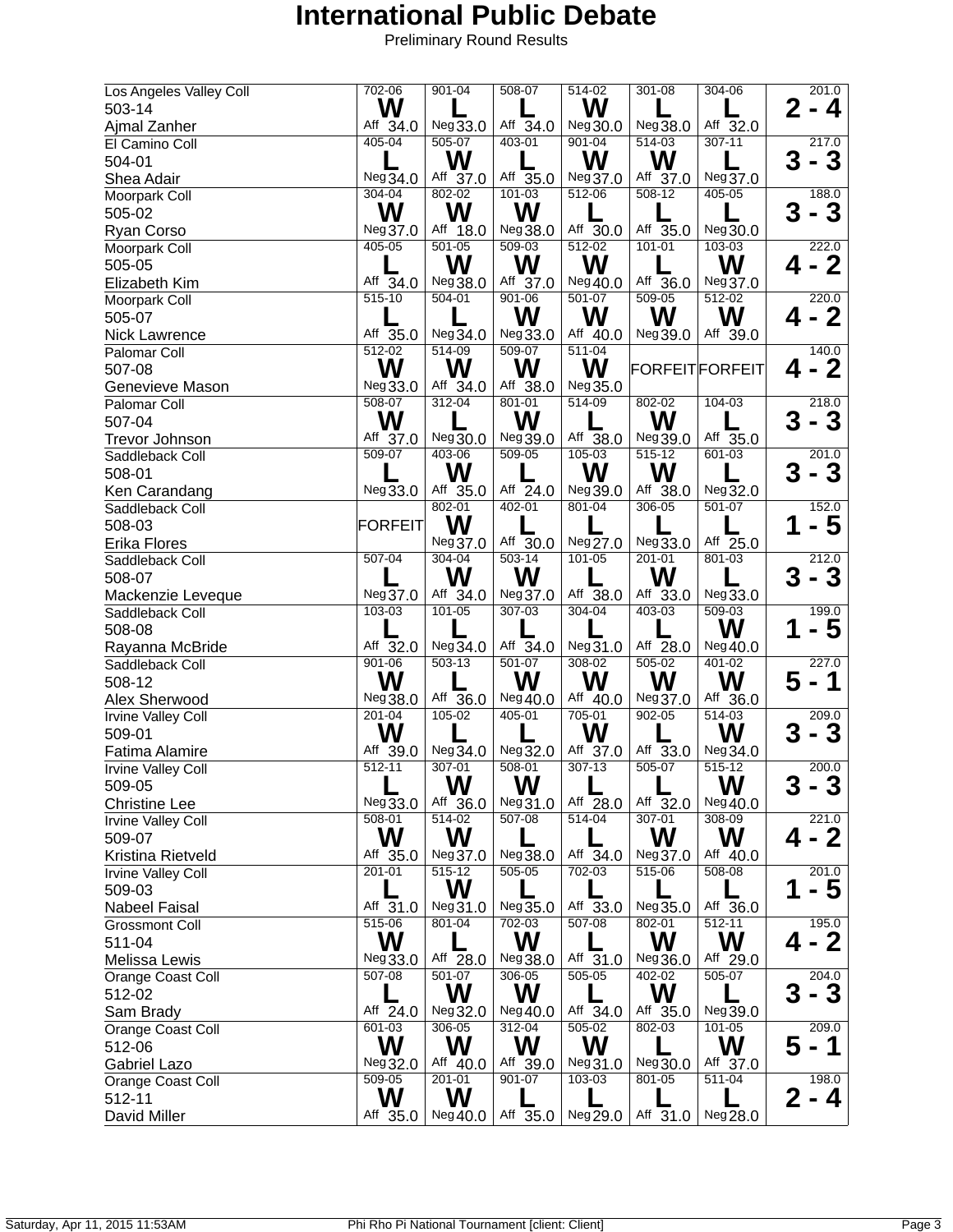| Rio Hondo Community Coll   | $801 - 04$             | 509-07               | $401 - 01$             | $503 - 14$            | 405-05                 | $101 - 09$             | 180.0               |
|----------------------------|------------------------|----------------------|------------------------|-----------------------|------------------------|------------------------|---------------------|
| 514-02                     | W                      |                      | W                      |                       |                        |                        | 2<br>- 4            |
| Pedro Huerta               | Neg36.0                | Aff 33.0             | Neg 32.0               | Aff $\overline{10.0}$ | Aff 34.0               | Neg 35.0               |                     |
| Rio Hondo Community Coll   | 101-05                 | $307 - 04$           | $304 - 04$             | $901 - 01$            | $504 - 01$             | $509 - 01$             | 191.0               |
| 514-03                     |                        |                      | W                      | W                     |                        |                        | $2 - 4$             |
| Jose Larios                | Aff 31.0               | Neg31.0              | Aff 28.0               | Neg 37.0              | Neg 35.0               | Aff 29.0               |                     |
| Rio Hondo Community Coll   | $902 - 05$             | 515-06               | $103 - 02$             | 201-04                | 705-02                 | $702 - 03$             | 212.0               |
| 514-05                     |                        |                      |                        | W                     | W                      | W                      | 3<br>- 3            |
| Samantha Recinos           | Neg 34.0               | Aff 30.0             | Aff 35.0               | Neg 38.0              | Aff 38.0               | Neg 37.0               |                     |
| Rio Hondo Community Coll   | 901-01                 | 507-08               | $201 - 04$             | $507 - 04$            | $105 - 02$             | $801 - 01$             | 201.0               |
| 514-09                     |                        |                      | W                      | W                     | W                      |                        | 3<br>- 3            |
| Kimberly Valencia          | Aff 35.0               | Neg 32.0             | Aff 33.0               | Neg35.0               | Neg 32.0               | Aff 34.0               |                     |
| Rio Hondo Community Coll   | $402 - 01$             | $403 - 04$           | $901 - 04$             | $509-07$              | $101 - 05$             | $312 - 04$             | 200.0               |
| 514-04                     |                        | W                    | W                      | W                     |                        | W                      | - 2<br>Δ            |
| <b>Andrew Perez</b>        | Neg 37.0               | Aff 32.0             | Aff 35.0               | Neg35.0               | Neg 27.0               | Aff 34.0               |                     |
| Mt. San Antonio Coll       | $511 - 04$             | $514 - 05$           | $307 - 04$             | $101 - 01$            | $509-03$               | $103 - 02$             | 192.0               |
| 515-06                     |                        | W                    |                        |                       | W                      |                        | 2<br>- 4            |
| Cole Olvera                | Aff 27.0               | Neg 36.0             | Aff $\overline{3}4.0$  | Neg 32.0              | Aff <sup>35.0</sup>    | Neg 28.0               |                     |
| Mt. San Antonio Coll       | $505-07$               | $901 - 07$           | $201 - 01$             | $307 - 11$            | 801-03                 | $307 - 13$             | 224.0               |
| 515-10                     | W                      |                      | W                      | W                     | W                      | W                      | 5<br>- 1            |
|                            |                        |                      |                        |                       |                        |                        |                     |
| <b>Gabriel Samuels</b>     | Neg 39.0<br>$402 - 02$ | Aff 35.0<br>$509-03$ | Aff 38.0<br>$801 - 05$ | Neg 39.0<br>707-03    | Aff 35.0<br>$508 - 01$ | Neg 38.0<br>$509 - 05$ |                     |
| Mt. San Antonio Coll       |                        |                      |                        |                       |                        |                        | 210.0               |
| 515-12                     | W                      |                      | W                      |                       |                        |                        | 2<br>4              |
| Andrea Uribe-Pitts         | Neg 33.0               | Aff 26.0             | Neg 39.0               | Aff 39.0              | Neg34.0                | Aff 39.0               |                     |
| Tallahassee                | $512 - 06$             | $105 - 03$           | $105 - 02$             | 802-01                | 702-06                 | $508 - 01$             | 216.0               |
| 601-03                     |                        | W                    | W                      | W                     |                        | W                      | Δ.                  |
| Alex Fabrega               | Aff 30.0               | Neg 40.0             | Neg 38.0               | Aff 38.0              | Neg 35.0               | Aff 35.0               |                     |
| Solano Community Coll      | $901 - 04$             | 308-02               | $511 - 04$             | $509-03$              | 401-01                 | 514-05                 | 192.0               |
| 702-03                     | W                      |                      |                        | W                     |                        |                        | $\mathbf{2}$<br>- 4 |
| Kaleb Henderson-Redd       | Aff 39.0               | Neg 34.0             | Aff 31.0               | Neg 36.0              | Neg 20.0               | Aff 32.0               |                     |
| Solano Community Coll      | $503 - 14$             | $902 - 05$           | $801 - 04$             | $104 - 03$            | $601 - 03$             | $101 - 01$             | 210.0               |
| 702-06                     |                        | W                    | W                      | W                     | W                      | W                      | 5<br>1              |
| <b>Destiney Smith</b>      | Neg 31.0               | Aff 39.0             | Aff 40.0               | Neg 29.0              | Aff 35.0               | Neg 36.0               |                     |
| City Coll of San Francisco | $801 - 03$             | $405 - 01$           |                        | $509 - 01$            | $901 - 01$             | $403 - 06$             | 172.8               |
| 705-01                     |                        |                      | <b>BYE</b>             |                       |                        |                        | - 5                 |
| <b>Patrick Haney</b>       | Aff 33.0               | Neg 23.0             | 28.8*                  | Neg 36.0              | Aff 29.0               | Neg23.0                |                     |
| City Coll of San Francisco | $508 - 03$             | 306-04               | 802-01                 | 405-05                | $514 - 05$             | 306-05                 | 183.6               |
| 705-02                     | W                      |                      |                        |                       |                        |                        | 5                   |
| <b>Matthew Pating</b>      | Ne $$0.6*$             | Aff 32.0             | Neg 29.0               | Aff 30.0              | Neg 35.0               | Aff 27.0               |                     |
| Ohlone Coll                | 304-08                 | 405-05               | $307 - 11$             | $515-12$              | $307 - 13$             | 802-03                 | 223.0               |
| 707-03                     | W                      | W                    | W                      | W                     | W                      | W                      | 6 - 0               |
| Manveer Singh              | Aff 37.0               | Neg 40.0             | Aff 34.0               | Neg 40.0              | Neg 36.0               | Aff 36.0               |                     |
| Mt. Hood Community Coll    | $802 - 03$             | $901 - 06$           | $507 - 04$             | $503 - 13$            | 403-04                 | $514 - 09$             | 213.0               |
| 801-01                     |                        | W                    |                        |                       | W                      | W                      | 3<br>- 3            |
| Logan Clark                | Neg 35.0               | Aff 36.0             | Aff 32.0               | Neg 32.0              | Aff 38.0               | Neg 40.0               |                     |
| Mt. Hood Community Coll    | 308-02                 | $201 - 04$           | $503 - 13$             | $901 - 07$            | $401 - 02$             | $405 - 04$             | 200.0               |
| 801-02                     | W                      | W                    | W                      | W                     | W                      | W                      | 6<br>0              |
| Karasalla Fale             | Aff 29.0               | Neg 37.0             | Aff 33.0               | Neg 38.0              | Neg 28.0               | Aff 35.0               |                     |
| Mt. Hood Community Coll    | 705-01                 | 405-04               | $902 - 05$             | 301-08                | $515 - 10$             | 508-07                 | 201.0               |
| 801-03                     | W                      |                      | W                      | W                     |                        | W                      | - 2<br>Д            |
| <b>Basil Hawley</b>        | Neg 32.0               | Aff 27.0             | Aff 38.0               | Neg 33.0              | Neg34.0                | Aff 37.0               |                     |
| Mt. Hood Community Coll    | 514-02                 | $511 - 04$           | 702-06                 | 508-03                | 312-04                 | 503-02                 | 212.0               |
| 801-04                     |                        | W                    |                        | W                     | W                      | W                      | - 2<br>Д            |
| Chris Josi                 | Aff 34.0               | Neg 34.0             | Neg 38.0               | Aff 30.0              | Neg 37.0               | Aff 39.0               |                     |
| Mt. Hood Community Coll    | $312 - 04$             | $304 - 08$           | $515-12$               | 308-09                | $512 - 11$             | $901 - 07$             | 203.0               |
| 801-05                     |                        | W                    |                        | W                     | W                      | W                      | - 2<br>4            |
| Eva Sanchez                | Aff 35.0               | Neg 38.0             | Aff 28.0               | Neg 29.0              | Neg 37.0               | Aff 36.0               |                     |
| Lower Columbia Coll        | 401-01                 | 508-03               | 705-02                 | 601-03                | 511-04                 | 403-01                 | 195.0               |
| 802-01                     | W                      |                      | W                      |                       |                        | W                      | $\mathbf{3}$<br>3   |
| <b>Bonnie Ellis</b>        | Neg 38.0               | Aff 34.0             | Aff 34.0               | Neg 33.0              | Aff 28.0               | Neg 28.0               |                     |
|                            |                        |                      |                        |                       |                        |                        |                     |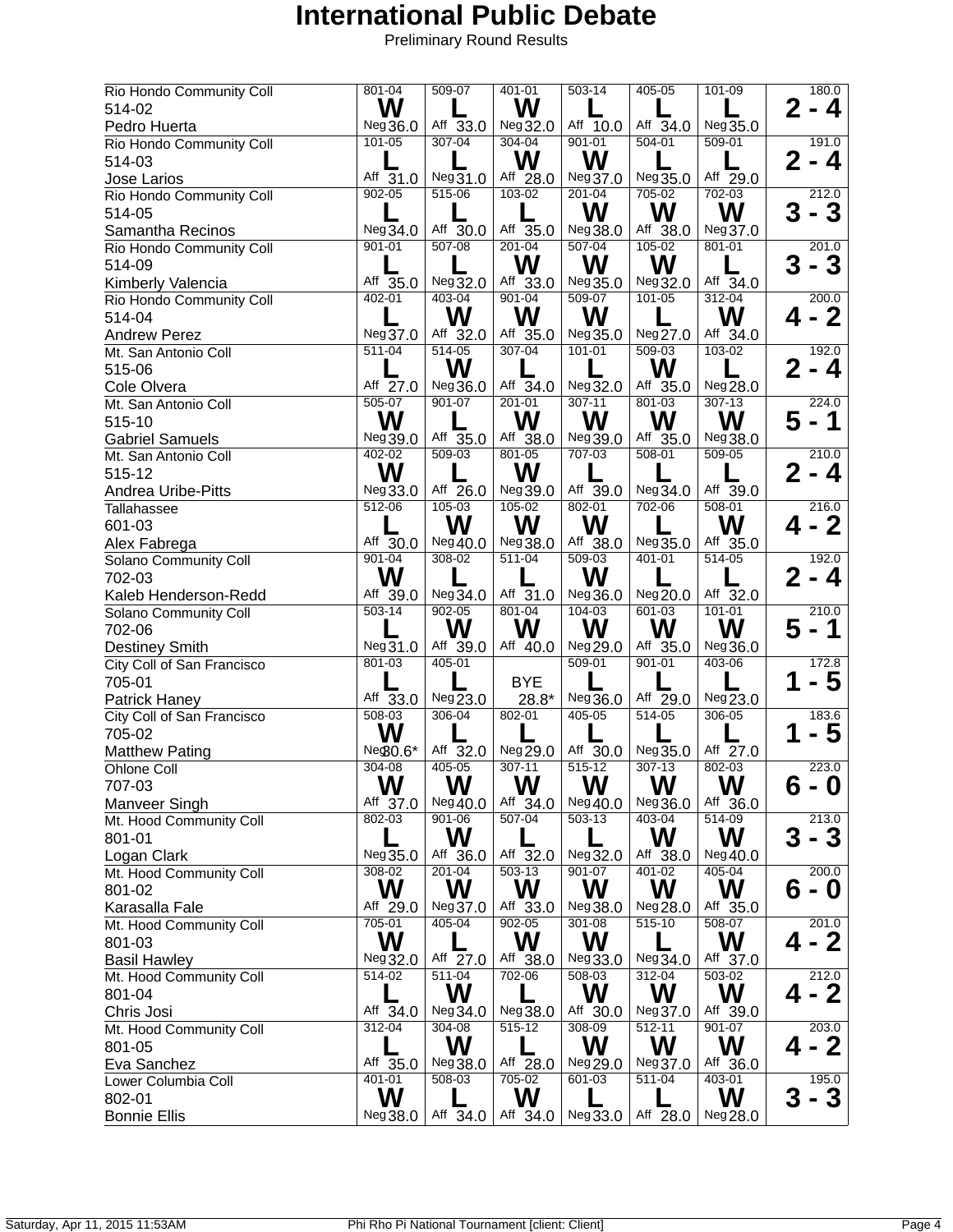| Lower Columbia Coll              | 501-05     | 505-02     | 101-09     | 101-03                | 507-04     | 901-01     | 192.0  |
|----------------------------------|------------|------------|------------|-----------------------|------------|------------|--------|
| 802-02                           | W          |            | W          |                       |            | W          | 3<br>۰ |
| Marty Kay                        | Aff 33.0   | Neg 15.0   | Neg 35.0   | Aff $39.0$            | Aff 35.0   | Neg 35.0   |        |
| Lower Columbia Coll              | $801 - 01$ | $503-02$   | $104 - 03$ | $306 - 04$            | $512 - 06$ | 707-03     | 200.0  |
| 802-03                           | W          | W          | W          | W                     | W          |            |        |
| Ben Soleim                       | Aff 40.0   | Neg31.0    | Aff 27.0   | Neg 36.0              | Aff 31.0   | Neg 35.0   |        |
| Lower Columbia Coll              | 306-04     | 101-03     | 403-03     | 503-02                | 307-11     | $201 - 01$ | 214.0  |
| 802-04                           |            |            | W          | W                     |            | W          | 3<br>3 |
| <b>Tyler Stewart</b>             | Neg 32.0   | Aff 38.0   | Aff 38.0   | Neg 37.0              | Aff 32.0   | Neg 37.0   |        |
| Nassau Community Coll            | 514-09     | 307-13     | 308-02     | 514-03                | 705-01     | $802 - 02$ | 212.0  |
| 901-01                           | W          |            |            |                       | W          |            | 4      |
| Thai Branch                      | Neg 37.0   | Aff 36.0   | Neg 28.0   | Aff 36.0              | Neg 38.0   | Aff 37.0   |        |
| Nassau Community Coll            | 101-09     | 103-03     | 105-03     | 304-08                | 501-05     | $105 - 02$ | 184.0  |
| 901-02                           |            |            |            |                       | W          |            |        |
| Jill Campion                     | Aff 29.0   | Neg 32.0   | Aff 29.0   | Neg35.0               | Neg31.0    | Aff 28.0   |        |
| Nassau Community Coll            | $702 - 03$ | $503 - 14$ | $514 - 04$ | $\overline{504} - 01$ | 307-03     | $402 - 02$ | 192.0  |
| 901-04                           |            | W          |            |                       | W          |            | Δ.     |
| <b>Chantal Evans</b>             | Neg32.0    | Aff 37.0   | Neg 26.0   | Aff 29.0              | Aff 36.0   | Neg 32.0   |        |
| Nassau Community Coll            | 508-12     | 801-01     | 505-07     |                       | 304-08     | $307 - 04$ | 174.0  |
| 901-06                           |            |            |            | <b>BYE</b>            | W          |            | Δ.     |
| Rocanne Regnier                  | Aff 30.0   | Neg 29.0   | Aff 30.0   | $29.0*$               | Neg 26.0   | Aff 30.0   |        |
| Nassau Community Coll            | 105-03     | 515-10     | $512 - 11$ | 801-02                | 403-01     | $801 - 05$ | 204.0  |
| 901-07                           | W          | W          | W          |                       |            |            | 3      |
| Sy Stewart                       | Aff 36.0   | Neg 30.0   | Neg 37.0   | Aff 37.0              | Aff 30.0   | Neg 34.0   |        |
| Northern Virginia Community Coll | 514-05     | 702-06     | 801-03     | 403-04                | 509-01     | 503-13     | 199.0  |
| 902-05                           | W          |            |            | W                     | W          |            | 3      |
| Aaron Latta                      | Aff 37.0   | Neg 36.0   | Neg 26.0   | Aff 30.0              | Neg35.0    | Aff 35.0   |        |